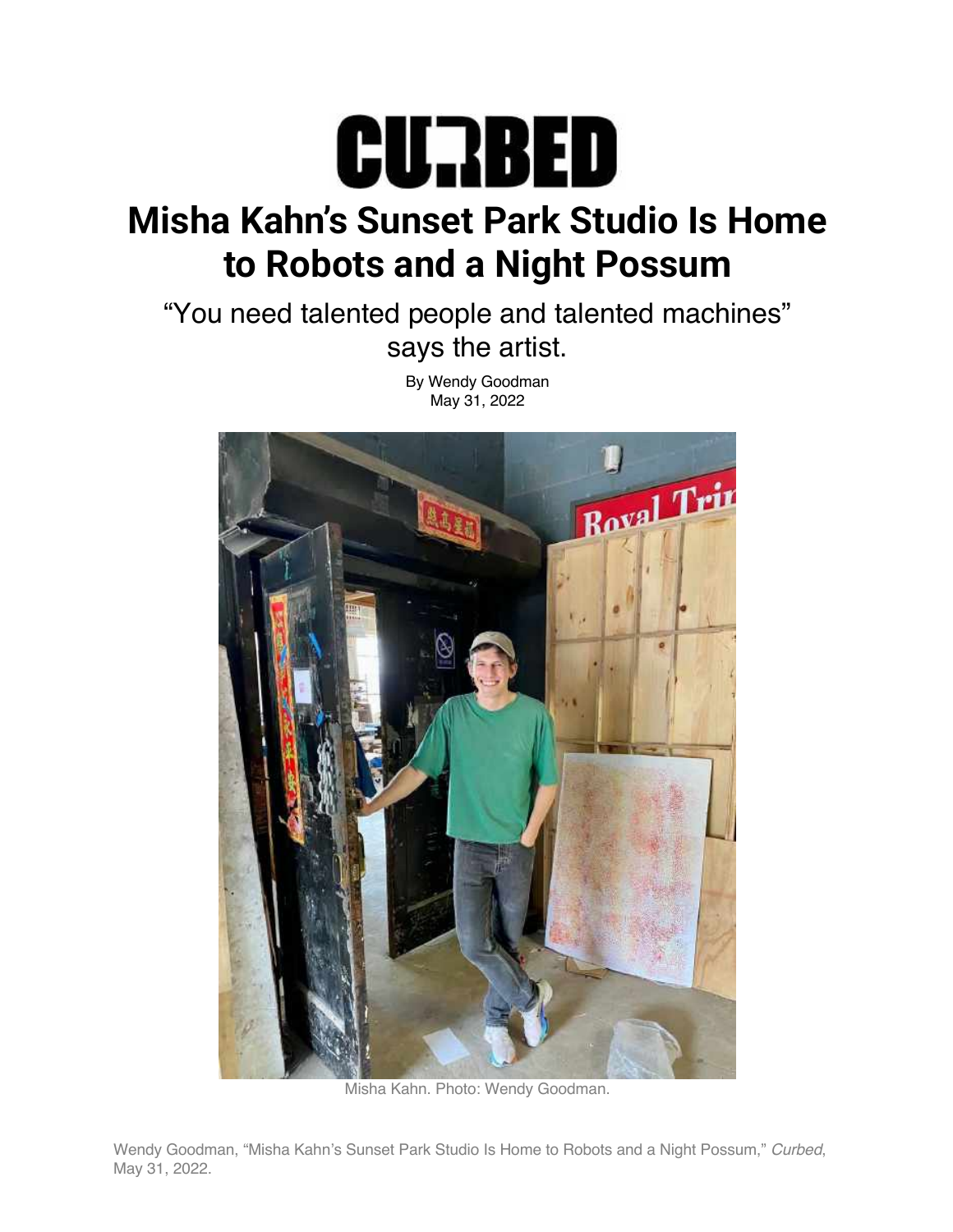## *Great Rooms: A visual diary by Design Editor Wendy Goodman.*

Misha Kahn's Sunset Park studio is next to a big transformer grid in a squat, still thoroughly industrial part of the city where he moved his operation two years ago from Bushwick. A broker "showed me a bunch of cool spaces and then he said he'd show me a sort of curveball, but it was really cheap," he says. There's no AT&T mobile service inside, so I had to knock forcefully to get his attention to let me in.

Kahn spent much of the pandemic "at home in Minnesota on my parents' deck losing my mind," he says. So rehabbing the new space was something to throw himself into. He opened bricked-up windows, fixed broken doors, and hauled out 20,000 pounds of trash. "I think something nefarious happened here," he says, laughing at the disastrous state it was in. But he also took the time to experiment with new technologies useful in both the conception of and execution of his ideas.

Kahn graduated from the Rhode Island School of Design in 2011 and was featured in the Museum of Arts and Design's biennial in 2014. The next year, he collaborated with Gone Rural, a group of women who are weavers and based in Eswatini, for a show, "Scrappy." His 2017 exhibition at Friedman Benda, "Midden Heap," was a phantasmagorical journey of design objects, incorporating detritus washed up on the shores of Rockaway beaches — including, in one memorable case, a toilet seat scrubbed clean by the sea.

Right now, his works include glass tondi: circular sculptures he refers to as "portals." He is also working a lot in clay and has some very out-of-this-world, comfy-looking upholstered pieces.

Kahn introduced me to his "clay-tile insanity," starting with a table covered in fired clay tiles that will be the skin of one of the ceramic pieces in the show. The grout connecting the pieces is a key feature: "It lets us put the tiles together in segments, then conjoin them, and it's very forgiving; if a tile doesn't work, you can cut out the grout line and figure out something else."

Over in one corner, there is a mirror frame that Kahn explains is ceramic and chrome, "another forgiving ceramic process; the chrome is like a silver-nitrate finish that we do afterward, so you can put stuff together and you can't tell. So it doesn't have to be in one piece."

"This thing over here is really psycho; it's in progress," Kahn says. It looks like a hulking sea monster that crawled out of the harbor and found refuge in the studio. He created the form in VR, then the robot carved it, then they draped it with clay. "So in the end, I think, it will read as all mosaic when we finish grouting all of it." What's it going to be for? "Although I am dabbling in dark arts of nonfunctional things, this one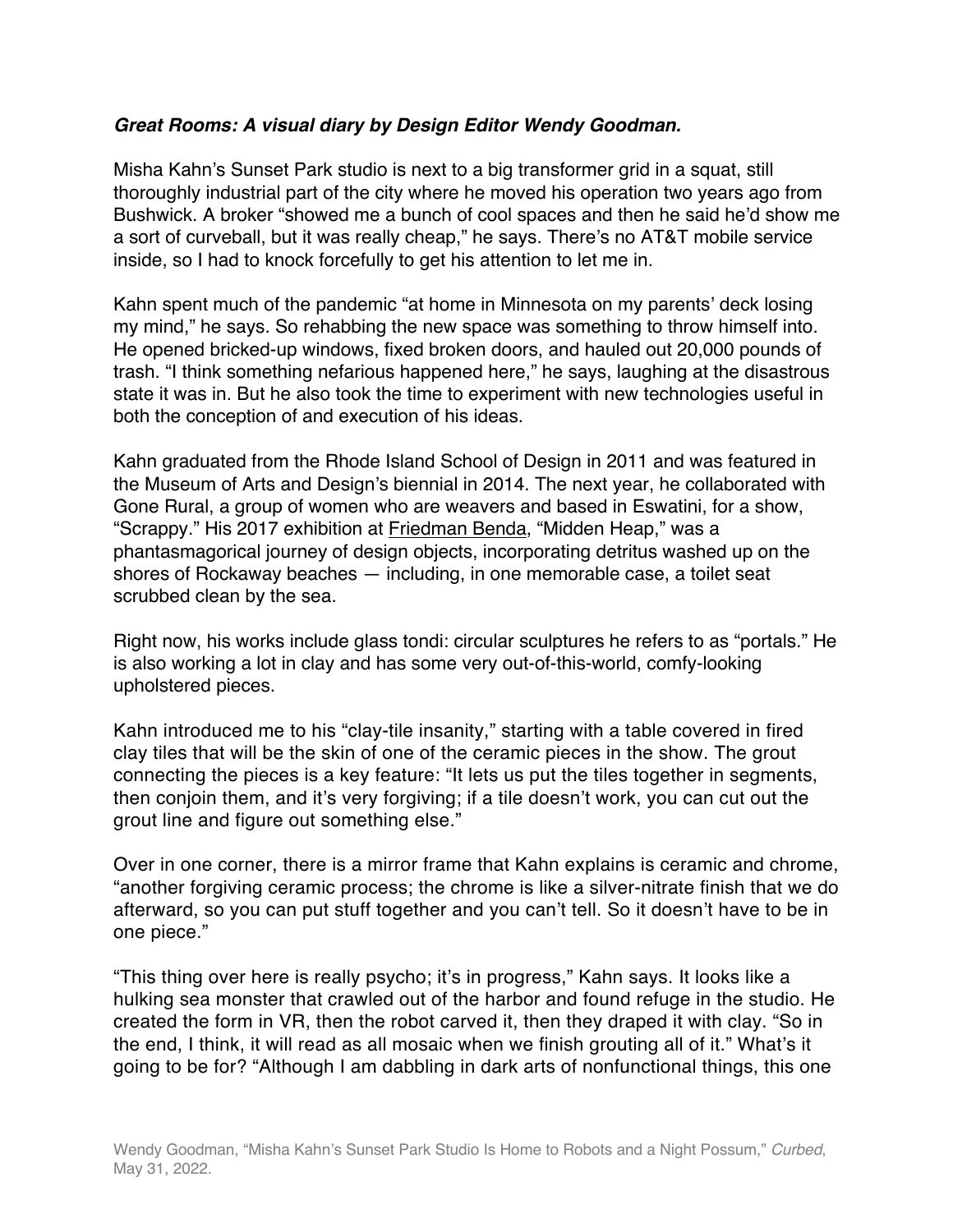is going to be a dresser, so there are drawers in it. But I think when it's done, you won't be able to see where the drawers are."



[image] The robot helper. Photographs by Wendy Goodman.

Kahn's work is no longer totally handmade — at least by human hands. I met a giant dinosaurlike robot helper that had a room of its own, surrounded by mounds of fine, sand-colored sawdust shavings. "This is robot No. 1," he says of the machine poised for action. "I have a second one that is working around the clock in Germany painting. This is just kind of like the carving room."

The machine has expedited the execution of Kahn's designs. "It's made the process very fluid," he says. "I can draw something and then it carves it.."

This process lays the foundation for the larger pieces. "I made the form digitally," he says, and the robot milled it, "but then there is obviously the ceramic process made with fingers." The human touch is still essential.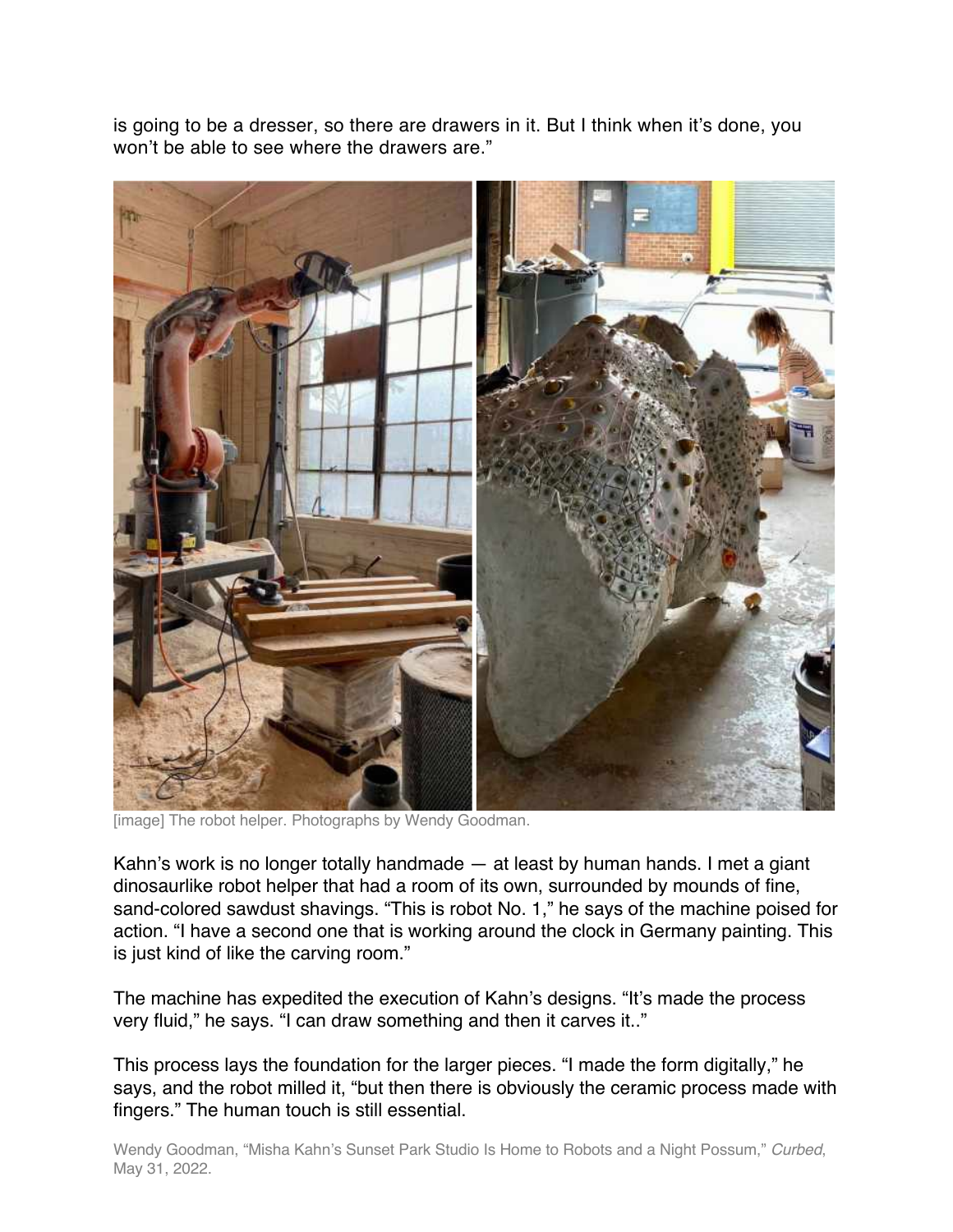

The robot was acquired from a "used-robot conglomerate" and, Kahn guesses, might have been used in something like a car factory. "We are reprogramming it to do lots of things, which has been like a wild new adventure," he says. "I feel like the studio now is half-and-half — some people are really computer-y, and some people are really tactile, and I think it's a nice blend."

We next step into a room with a sunken dining and work area below, with a large window overlooking the maze of the transformer.

"It's wild when it rains because you hear all the transformers hissing and popping. But I got kind of lucky with the plants," he says of the free-form wisteria entwined in the chain-link fence cordoning off the transformers. He then gets to work unwrapping two upholstered pieces that had just been delivered that day: a large sofa and a chair.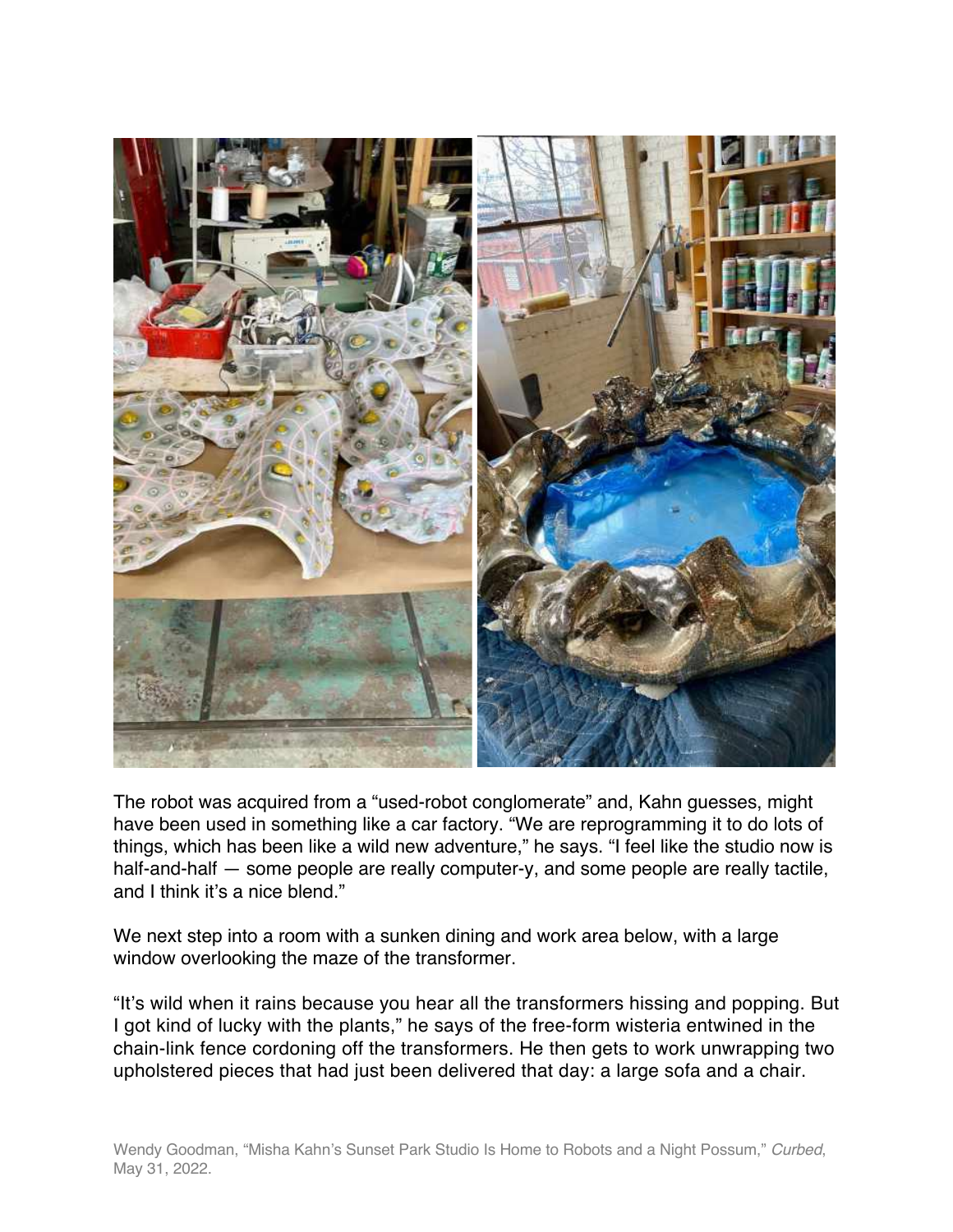"The upholstery has definitely gotten more complex," he says, unwrapping plastic cellophane from the pieces. He is working with two upholsterers, one of which he has partnered with for years. "It's run by a guy from Oaxaca," he says. "It's all hand-stitching, and the draping and sewing is, I feel, an activity of patience and skill."

Kahn is making another version of the sofa in Italy. "It's a tour de force," he says. "It's kind of the opposite of this. This one is so hands-on, and the one in Italy is all done on the computer … The whole thing fits together without any hardware."



It took a month to do the large sofa's frame and foam before it was sent out to the upholsterers. Photographs by Wendy Goodman.

He then re-covers the pieces as he tells me they discovered that a possum liked to come in at night for cozy spot to bed down. "We had a studio couch in here," he tells me, "and [the possum] would always come in and sleep in the same spot; you could see the dent that he made." How did he know it was a possum? "We saw him on the security camera!" he says, laughing.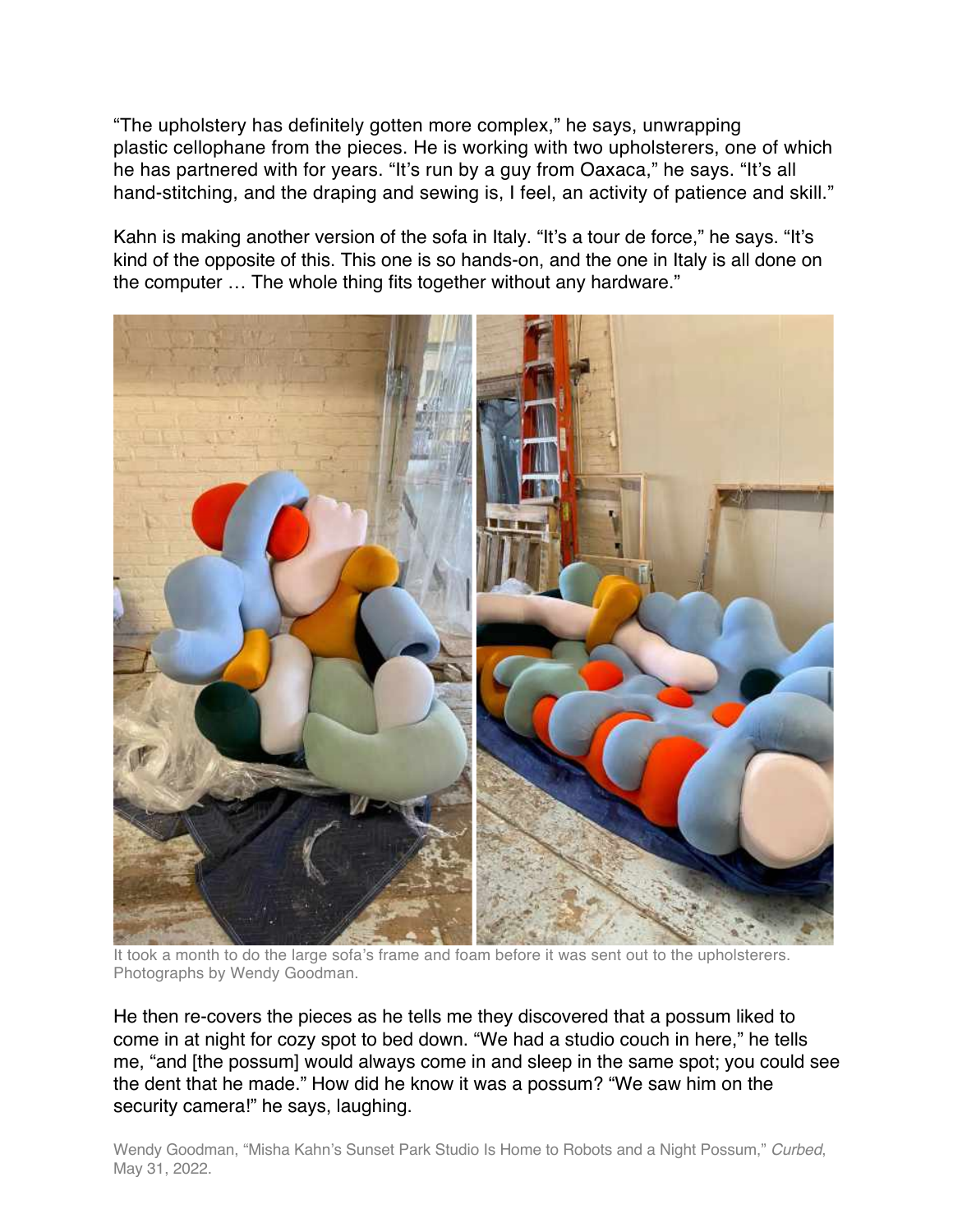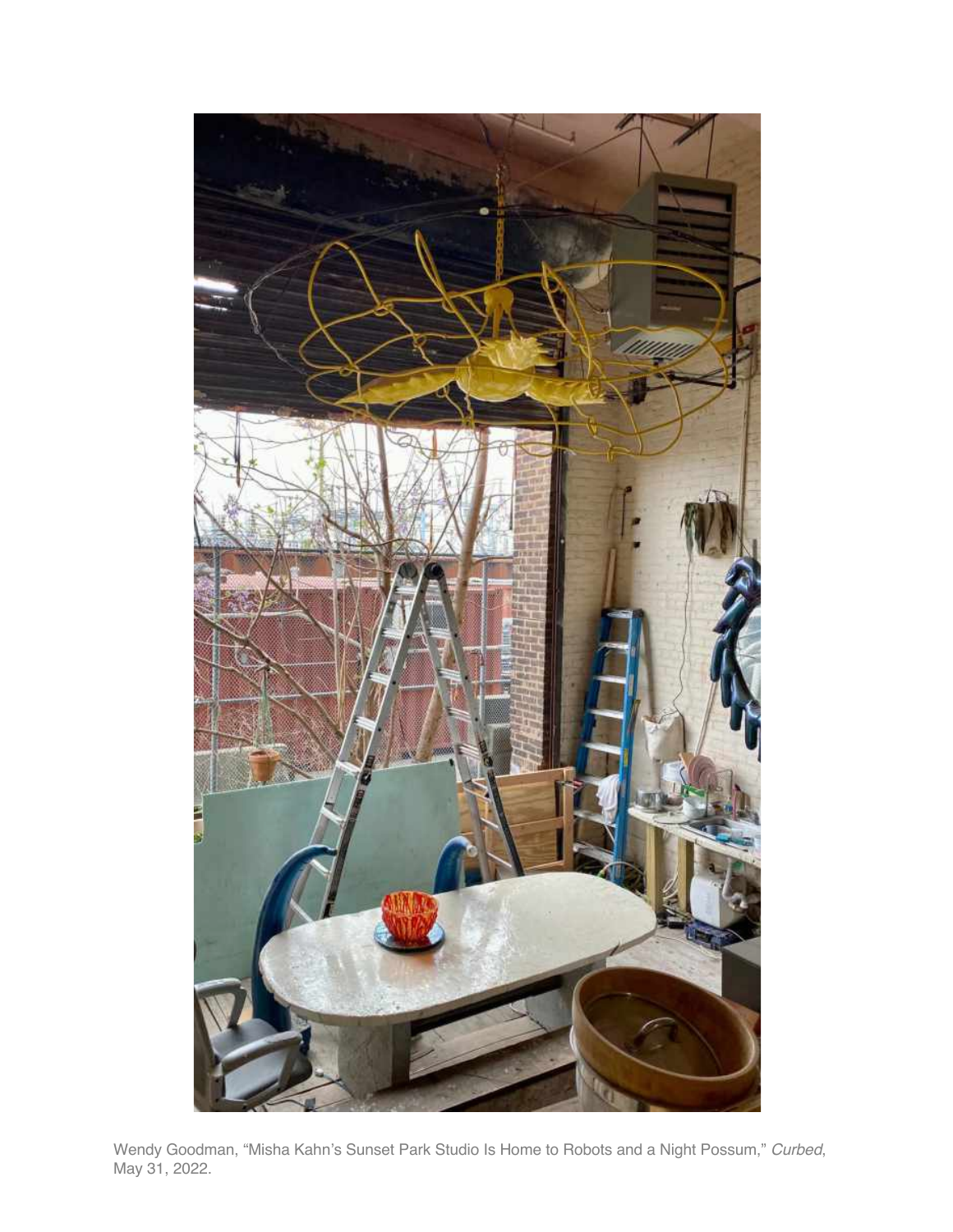As we head toward the stairs to the second floor, you can hear the mechanical humming and clicking of machines talking to one another — and, sure enough, once at the top, there are 15 3-D printers whirring away in a language of their own. "They are busy making chair-leg parts," Kahn says. "You need talented people and talented machines."



Beyond this room is Kahn's office with his bulletin board and trove of objects plus drawings and samples of the 24 new pieces he is making for Art Basel, which opens on June 14. The show at Friedman Benda opens on June 2. "This is harvest time," he says with a big grin. "And then I'm going back to planting seeds." Photo: Wendy Goodman